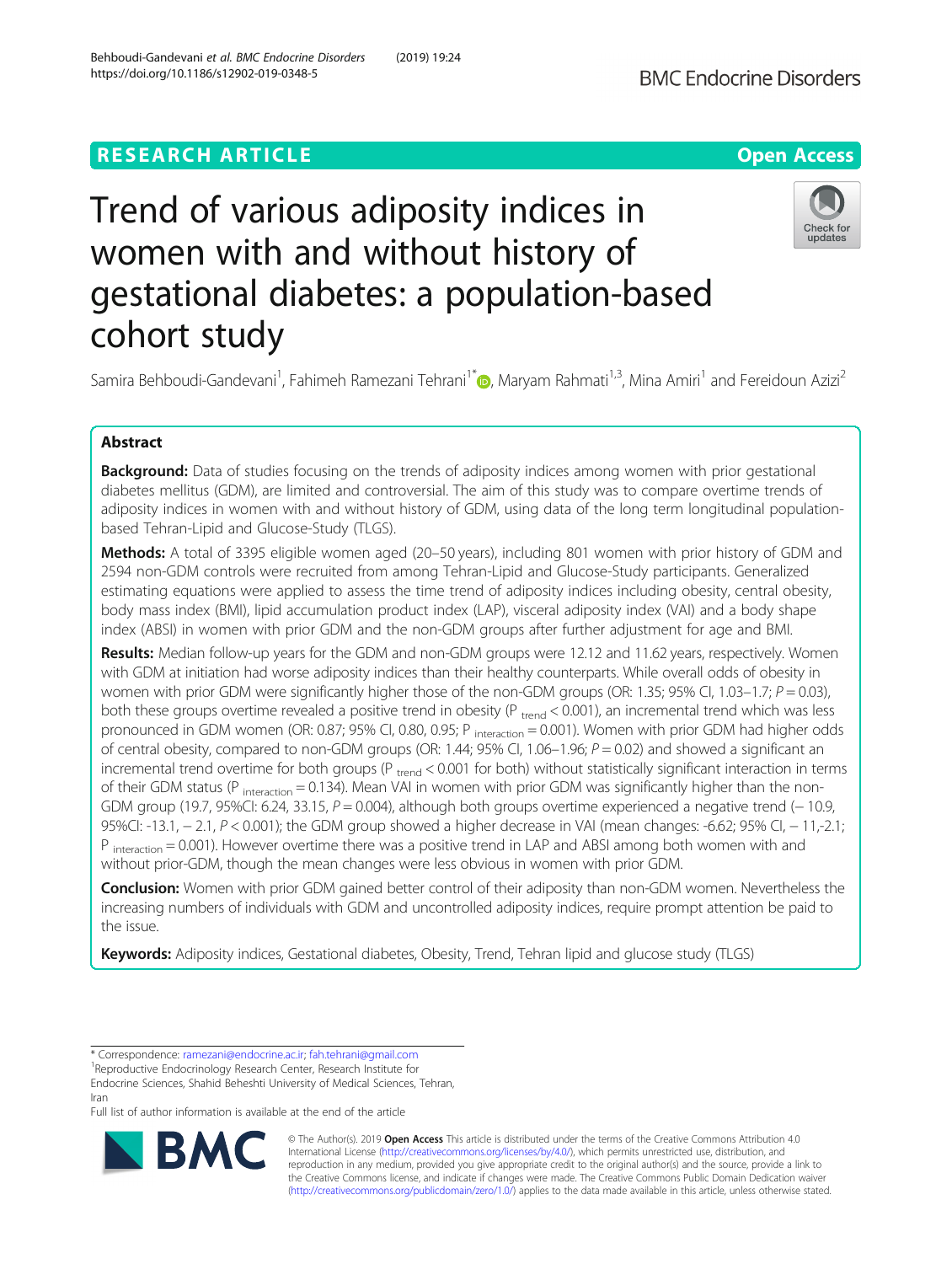# Background

Obesity and gestational diabetes mellitus (GDM), two major epidemiologic concerns worldwide, in different age groups, ethnicities and socioeconomic statuses are increasing worldwide [[1\]](#page-6-0). Obesity as a chronic low-grade inflammatory disease constitutes an important risk factor for morbidity and mortality [\[2](#page-6-0)], emphasizing the necessity of the early detection of risk factors and identification of at risk populations. Women with the history of GDM are one of these challenging high-risk groups that influence approximately 2–20% of all pregnancies [[3\]](#page-6-0). It is well documented that maternal obesity is associated with GDM, and greater BMI increases the likelihood for insulin therapy later in life [[4\]](#page-6-0). In a recent study of 22,351 women, each one unit increase of body mass index (BMI) in pregnancy, increased the odds of GDM in a subsequent pregnancy [\[5](#page-6-0)]. Obese women enter pregnancy with preexisting insulin resistance (IR) which worsens with advancing gestation  $[6, 7]$  $[6, 7]$  $[6, 7]$  $[6, 7]$ . It has been shown that insulin-induced glucose transport in the human skeletal muscle fibers of obese women is suppressed in late pregnancy, and more so in those who develop GDM [\[8\]](#page-6-0).

Since prior GDM is a well-known risk factor for overt type 2 diabetes [\[9](#page-6-0)], expert international societies recommend the promotion of healthy lifestyles that may affect adiposity indices in women with this status; increased fat mass is associated with elevated adipocytokine and proinflammatory cytokines, insulin resistance, increased risk of developing adverse outcomes of diabetes, hypertriglyceridemia, hypercholesterolemia, hypertension, atherosclerosis, and a higher mortality rate [\[10](#page-6-0)]. Several methods are used to assess the content and distribution of body fat. BMI assessment is commonly used for evaluation of obesity and prediction of adverse cardio-metabolic outcomes [\[11\]](#page-6-0). Recently some metabolic parameters of lipids were added to adiposity indices for better prognostic evaluation of cardio-metabolic adverse events [[12\]](#page-6-0). However, less is known regarding the subsequent trend of obesity and other complex adiposity indexes, including lipid accumulation product (LAP), visceral adiposity index (VAI), a body shape index (ABSI) following delivery in women with a history of GDM, these women are at risk of lifelong complications, for which they need to be followed regularly to prevent any adverse events. Considering the lack of population-based studies and the lack of evidence about adiposity changes in women with history of gestational diabetes in comparison to their normal counterparts, this study aimed to compare the overtime trend of adiposity indexes in women with and without history of gestational diabetes mellitus (GDM), using data of the long term longitudinal population-based Tehran-Lipid and Glucose-Study (TLGS).

# **Methods**

The ethics committee of the Research Institute for Endocrine Sciences approved the study and written informed consent was obtained from all subjects before initiation of the study, which was conducted within the framework of the TLGS, an observational long term population-based, ongoing longitudinal study, initiated in 1998 to evaluate the prevalence and risk factors of non-communicable diseases in men and women [\[13](#page-6-0)]; eventually a total of 15,005 individuals, aged ≥3 years, were followed every 3 years follow-up, to document data on demographic, anthropometric, reproductive and metabolic characteristics, general physical examinations as well as laboratory measurements. Details of the examinations have previously been published elsewhere [[13](#page-6-0)].

## Sample selection

A total of 4076 reproductive aged women, aged 20–50 years, with at least one previous term pregnancy at initiation of the study met the eligibility criteria; of these, 681 (16.7%) women were took part only at the one baseline visit (without any follow-up visits) were categorized "lost to follow-up". Of the remaining 3395 women, 801 (23.6%) women with a history of prior GDM and 2594 (76.4%) without history of GDM, were followed at 3 year intervals. Of them, 737 (92%) of subjects with GDM, and 2283 (88%) in the non-GDM group had at least two follow-up visits. Also, 1894 (73%) and 657 (82%) of the subjects had at least three follow-up visits in non-GDM and GDM groups, respectively. The risk of obesity and central obesity and the trend of all adiposity indices were assessed overtime in both groups.

## Anthropometrics and biochemical measurements

Weight and height were measured, in the standing position with participants wearing minimal clothing, by trained staff using standardized procedures and calibrated equipment; WC was measured midway between the lower rib margin and the iliac-crest at the level of the umbilicus, at the end of a gentle expiration. Hip circumference (HC) was measured using an unstreched measuring tape to the nearest 0.1 cm.

Fasting blood samples were collected after 12 h of fasting (enzymatic colorimetric method, glucose oxidas kit, Pars Azmoon kit, Iran, inter and intra assay < 2.2%). Total cholesterol (TC) was measured (enzymatic colorimetric method with cholesterol esterase and cholesterol oxidase). HDL-C was assayed after precipitation of the apolipoprotein B (apo B)-containing lipoproteins with phosphotungistic acid. TG was assayed using glycerol phosphate oxidase. Intra- and inter-assay coefficients of variations for TC, HDL-C, and TG were below 1.9, 3, and 2.1%, respectively. Analyses were performed using related kits (Pars Azmon Inc., Tehran, Iran) and a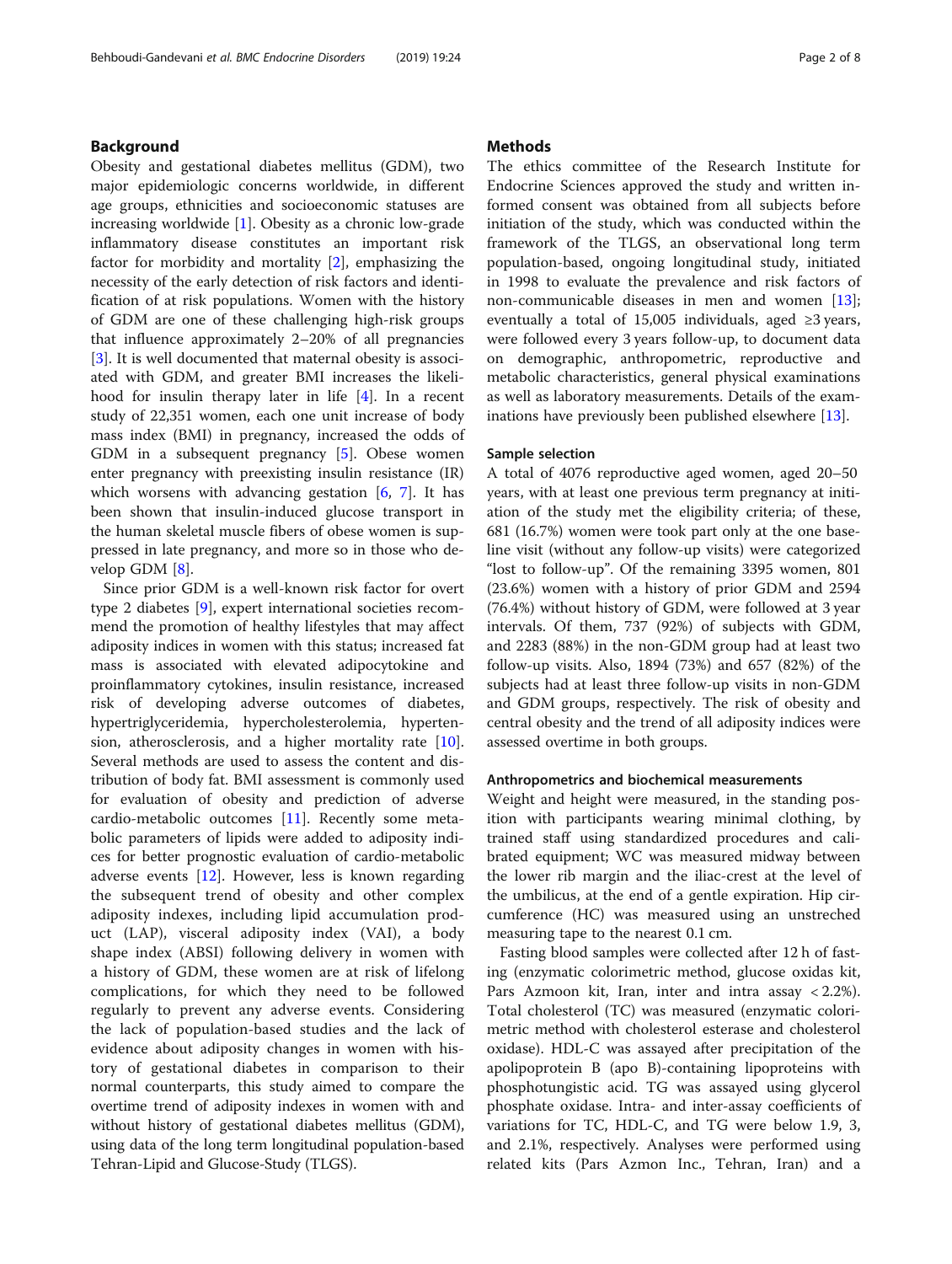Selecta 2 autoanalyzer (Vital Scientific, Spankeren, Netherlands). To calculate LDL-C, the modified Friede-wald equation was used [\[14\]](#page-6-0).

# Terms definitions

Since study initiation was in 1998, GDM screening and diagnosis were based on the World Health Organization (WHO) screening strategy [[15](#page-6-0)]; hence, all pregnant women with a negative history of diabetes underwent the 75-g, 2 h oral glucose tolerance test (OGTT) between 24 and 28 weeks of gestation. At time of data collection, information was obtained a history of GDM, using a self-reporting questionnaire. Obesity was defined as BMI  $\geq$  30 kg/m<sup>2</sup> and central obesity as WC  $\geq$  90 cm [[16\]](#page-6-0). Adiposity indexes were calculated using the following formula: BMI: [weight (in kilograms) / square of height (in meters)]; lipid accumulation product (LAP): [(waist (cm)-58) \* TG concentration (mmol/l)]  $[17]$  $[17]$ ; female visceral adiposity index (VAI): [WC / 36.58 + (1.89\* BMI) \* (TG / 0.81) \* (1.52/HDL-C)] (10); a body shape index (ABSI) = [WC (cm) / [BMI  $^{2/3}$  \* height (m)<sup>1/2</sup>] [[18](#page-6-0)].

#### Statistical analysis

Continuous variables were evaluated for normality using the one sample Kolmogorov-Smirnoff; skewed variables were log-transformed to normality before data analysis and are presented as mean or geographic mean (standard deviation), as appropriate. Categorical variables are expressed as percentages. Baseline characteristics were compared between the GDM and non-GDM groups using the student  $t$  test or chi-square test for continuous or categorical data, respectively. To investigate secular longitudinal trends of adiposity indices, including obesity, central obesity, BMI, LAP, VAI and ABSI, the generalized estimating equation (GEE) was used. Models for the examination of time trend were fitted separately for GDM and non-GDM groups and marginal (age-BMI-adjusted) means with  $P$  values for trends have been reported for each group. The interaction between the GDM status and each phase of the study was checked in a separate model; for this purpose, we entered the cross-product term (interaction term) in a single model including both GDM and non-GDM subjects and this analysis was performed on data of the first follow-up. All individuals were required to have data on at least one of the four follow-up visits. Predictors were: time (follow-up years), GDM status, and an interaction of these two (follow-up years  $\times$  GDM group). This model was adjusted for age, BMI, and baseline status of each parameter. Statistical analysis was performed using the software package STATA (version 12; STATA Inc., College station, TX, USA); significance level was set at  $p < 0.05$ , and 95% confidence interval.

# Results

The median and interquartile range for follow-up years of GDM and non-GDM groups were: 12.12 (8.09–13.51) and 11.62 (6.26–13.14), respectively. Baseline characteristics of the subjects are presented in Table 1. Compared to non-GDM controls, women with GDM were more likely to be older, [38.1 (7.9) versus 35.3 (7.8) years  $(P < 0.001)$ ], and had significantly higher WC [91.4 (11.5) vs. 86.04  $(11.1)$  cm,  $P < 0.001$ ], BMI  $[(29.2 (4.75)$  vs. 27.3  $(4.5)$ kg/m<sup>2</sup>, P < 0.001] and WHR [(0.8 (0.07) vs. 0.8 (0.07),  $P < 0.001$ . The prevalence of comorbidities of obesity and central obesity among women with history of GDM was significantly higher, compared to non-GDM groups  $(41.4\% \text{ vs. } 25.4\%, P < 0.001)$  and  $(56.4\% \text{ vs. } 37\%, P < 0.001)$ , respectively. Moreover, at the beginning of the study, there were statistically significant differences between the two groups in terms of lipid profiles of the women, including total cholesterol, triglycerides, low-density lipoprotein cholesterol (LDL-C) and high-density lipoprotein cholesterol (HDL-C) (Table 1). Figure [1](#page-3-0) illustrates age-BMI adjusted trends of adiposity indices in the GDM and non-GDM groups. (Fig. [1a](#page-3-0)-f) While the overall odds of obesity in women with prior GDM were significantly higher than the non-GDM group (OR: 1.35; 95% CI, 1.03– 1.7;  $P = 0.03$ ); both groups demonstrated a positive overtime trend in obesity ( $P_{trend} < 0.001$ ), although this incremental trend was less pronounced in GDM women (OR: 0.87; 95% CI, 0.80, 0.95; P interaction = 0.001) (Table [2](#page-4-0)). Figure [1](#page-3-0) and Table [2](#page-4-0) demonstrate approximately the same findings following comparison of changes in BMI trends between GDM and the non-GDM groups. Meanwhile, women with prior GDM had higher odds of central obesity, compared to their non-GDM peers (OR: 1.44; 95% CI,

Table 1 Baseline characteristics of study participants according to their history of gestational diabetes mellitus (GDM)

| Variables                | <b>GDM</b><br>$(N = 801)$ | Non-GDM<br>$(N = 2594)$ | $P-$ value |
|--------------------------|---------------------------|-------------------------|------------|
| Age (years)              | 38.10 (7.93)              | 35.31 (7.88)            | 0.001      |
| BMI ( $kg/m2$ )          | 29.23 (4.75)              | 27.34 (4.54)            | 0.001      |
| WC (cm)                  | 91.40 (11.75)             | 86.04 (11.17)           | 0.001      |
| <b>WHR</b>               | 0.85(0.07)                | 0.82(0.07)              | 0.001      |
| <b>WHtR</b>              | 0.58(0.8)                 | 0.55(0.7)               | 0.001      |
| Obesity, n (%)           | 319 (41.4%)               | 627 (25.4%)             | 0.001      |
| Central obesity, n (%)   | 429 (56.4%)               | 905 (37%)               | 0.001      |
| TG (mmol/L) <sup>a</sup> | 0.51(0.55)                | 0.33(0.53)              | 0.001      |
| TC (mmol/L)              | 5.35(1.10)                | 5.14(1.10)              | 0.001      |
| LDL-C (mmol/L)           | 3.40(0.89)                | 3.24(0.91)              | 0.001      |
| HDL-C (mmol/L)           | 1.12(0.28)                | 1.15(0.29)              | 0.001      |

BMI body mass index, WC waist circumference, WHR waist to hip ratio, WHtR waist t height ratio, TG triglyceride, TC total cholesterol, LDL-C low-density lipoprotein cholesterol, HDL-C high-density lipoprotein LN, transformed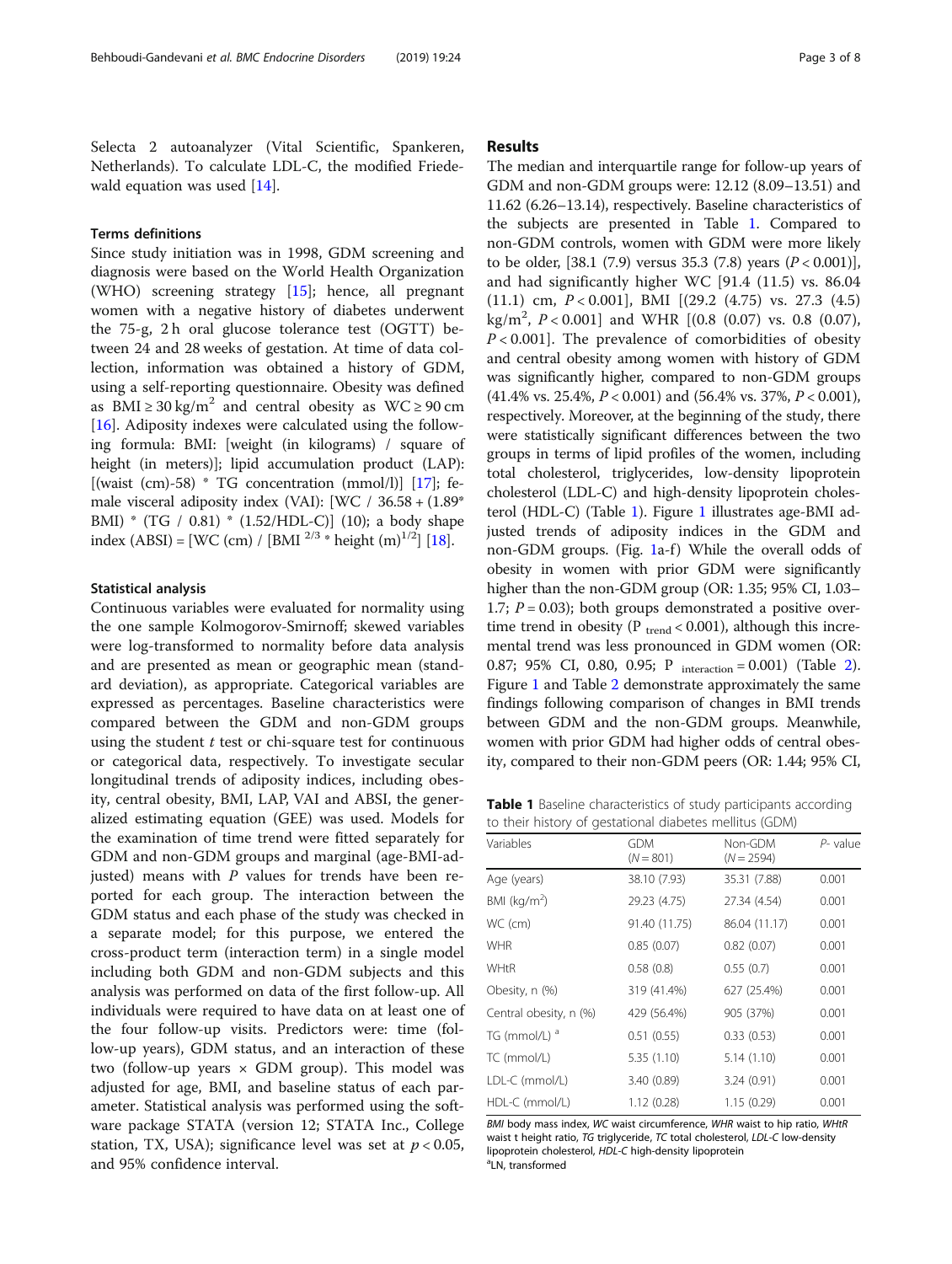<span id="page-3-0"></span>Behboudi-Gandevani et al. BMC Endocrine Disorders (2019) 19:24 Page 4 of 8



Fig. 1 Generalized estimating equation (GEE) measures; Mean changes follow-ups between GDM and non-GDM groups assuming the interaction between time and the study group and also adjusting for age, BMI, and baseline parameters. A: obesity, B: central obesity, C: body mass index, D: lipid accumulation product, E: female visceral adiposity index, F: a body shape index

1.06–1.96;  $P = 0.02$  $P = 0.02$ ) (Table 2); central obesity showed a significant incremental trend over time for both GDM and non-GDM groups ( $P_{trend} < 0.001$  for both), without any statistically significant interaction in terms of their GDM status (P  $_{interaction} = 0.134$ ). Mean LAP in women with prior GDM was significantly higher than those in the non-GDM group (5.96, 95%CI: 1.68, 10.23, P = 0.006). Although women with GDM experienced a non-significant increase (P  $_{trend} = 0.064$ ), their non-GDM peers generally showed a statistically significant increase in their LAP index ( $P_{trend} = 0.001$ ); mean changes was less noticeable in women with prior GDM (mean changes: -0.02; 95% CI,  $-0.04,-0.003;$  P <sub>interaction</sub> = 0.023). However, mean VAI in women with prior GDM was significantly higher than in the non-GDM group (19.7, 95%CI: 6.24, 33.15,  $P = 0.004$ ); however, both groups overtime showed a negative trend (− 10.9 at each visit, 95%CI: -13.1, − 2.1, P < 0.001), with the GDM group however showing more decrease (mean changes:  $-6.62$ ; 95% CI,  $-11$ , $-2.1$ ; P <sub>interaction</sub> = 0.001). The overall mean of ABSI in GDM women was 0.07 points higher than the non-GDM group (95%CI: 0.02–0.12,  $P = 0.008$ ). Although overtime a positive trend was seen in the ABSI in both groups (0.10 per visit, 95%CI:  $0.09-0.11$ ,  $P < 0.001$ ), this increasing trend was less pronounced in GDM women (mean changes:  $-0.02$ ; 95% CI,  $-0.04$ , $-0.003$ ; P interaction = 0.023).

# **Discussion**

Our large population-based cohort study, over a decade long follow-up demonstrated that despite overall higher obesity, central obesity and adiposity indices in women with prior GDM compared to their non-GDM counterparts, these indices remained more stable in the former compared to latter who experienced worse changes. Despite higher BMI and worse adiposity indices in women with a history of GDM, compared to non-GDM ones, these gaps converge gradually; as seen in controls who bridged the gap in previous differences of risk profiles over time.

A wealth of literature supports the association between GDM and obesity [\[19](#page-6-0), [20\]](#page-6-0), For instance, Ramos et al. in a retrospective study of 22,658 women reported that the risk of GDM in obese women was significantly (2-fold) higher than in their non-obese peers [\[21\]](#page-6-0). However, limited studies have examined the trend of obesity and adiposity changes in women with and without GDM over time. In this respect, Bennett et al. in the Coronary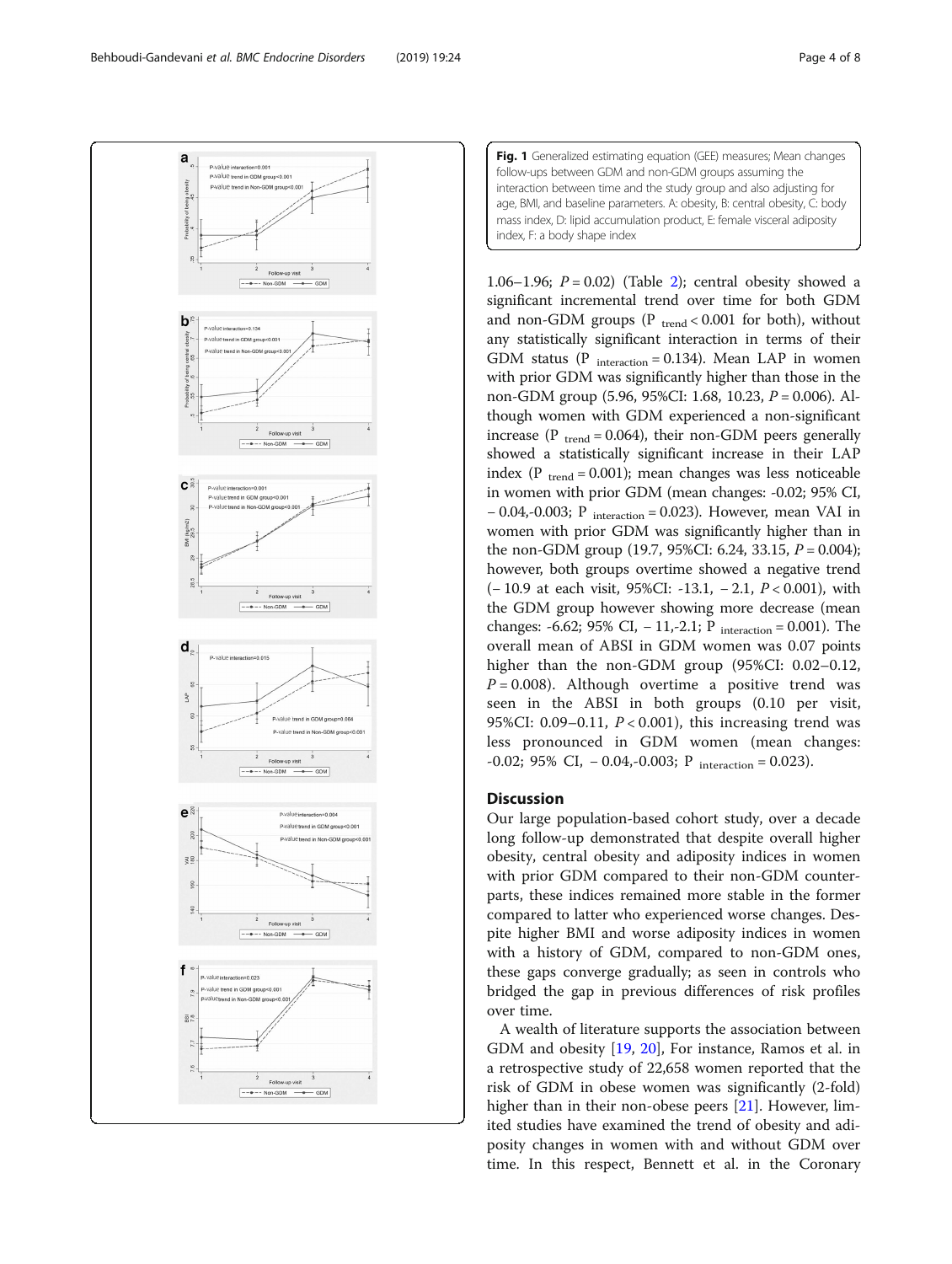<span id="page-4-0"></span>Table 2 Estimation of the generalized estimating equation (GEE) model in women with and without gestational diabetes mellitus (GDM)

| Variables                | Coefficient <sup>a</sup> | 95% Wald<br>Confidence Interval | P-Value |
|--------------------------|--------------------------|---------------------------------|---------|
| Obesity                  |                          |                                 |         |
| <b>GDM</b>               | 1.35                     | (1.03, 1.76)                    | 0.03    |
| Non-GDM                  | Reference                |                                 | -       |
| Age (years)              | 0.99                     | (0.98, 1.01)                    | 0.78    |
| BMI (kg/m2)              | 1.82                     | (1.73, 1.91)                    | < 0.001 |
| Baseline obesity         | 1.85                     | (1.40, 2.45)                    | < 0.001 |
| Time (years)             | 1.43                     | (1.37, 1.49)                    | < 0.001 |
| GDM*Time                 | 0.87                     | (0.80, 0.95)                    | 0.001   |
| Non-GDM*Time             | Reference                |                                 |         |
| Central obesity          |                          |                                 |         |
| <b>GDM</b>               | 1.44                     | (1.06, 1.96)                    | 0.02    |
| Non-GDM                  | Reference                |                                 |         |
| Age(years)               | 1.04                     | (1.03, 1.05)                    | < 0.001 |
| BMI(kg/m2)               | 1.36                     | (1.33, 1.39)                    | < 0.001 |
| Baseline central obesity | 2.70                     | (2.27, 3.21)                    | < 0.001 |
| Time (years)             | 1.62                     | (1.53, 1.71)                    | < 0.001 |
| GDM*Time                 | 0.92                     | (0.82, 1.03)                    | 0.13    |
| Non-GDM*Time             | Reference                |                                 |         |
| BMI                      |                          |                                 |         |
| <b>GDM</b>               | 0.19                     | $(-0.02, 0.41)$                 | 0.08    |
| Non-GDM                  | Reference                |                                 |         |
| Age(years)               | $-0.02$                  | $(-0.03, -0.01)$                | 0.001   |
| BMI (kg/m2)              | 0.91                     | (0.89, 0.92)                    | < 0.001 |
| Time (years)             | 0.42                     | (0.39, 0.45)                    | < 0.001 |
| GDM*Time                 | $-0.10$                  | $(-0.15, -0.04)$                | 0.001   |
| Non-GDM*Time             | Reference                |                                 |         |
| LAP                      |                          |                                 |         |
| <b>GDM</b>               | 5.96                     | (1.68, 10.23)                   | 0.006   |
| Non-GDM                  | Reference                |                                 |         |
| Age(years)               | .39                      | (.25, .53)                      | < 0.001 |
| BMI (kg/m2)              | 1.03                     | (.76, 1.31)                     | < 0.001 |
| Baseline LAP             | .61                      | (.58, .64)                      | < 0.001 |
| Time (years)             | 3.32                     | (2.61, 4.03)                    | < 0.001 |
| GDM*Time                 | $-1.77$                  | $(-3.19, -0.35)$                | 0.015   |
| Non-GDM*Time             | Reference                |                                 |         |
| VAI                      |                          |                                 |         |
| <b>GDM</b>               | 19.70                    | (6.24, 33.15)                   | 0.004   |
| Non-GDM                  | Reference                |                                 |         |
| Age(years)               | .75                      | (.31, 1.18)                     | 0.001   |
| BMI (kg/m2)              | 2.02                     | (1.22, 2.81)                    | < 0.001 |
| Baseline VAI             | .55                      | (.52, .57)                      | < 0.001 |
| Time (years)             | $-10.94$                 | $(-13.18, -8.70)$               | < 0.001 |

Table 2 Estimation of the generalized estimating equation (GEE) model in women with and without gestational diabetes mellitus (GDM) (Continued)

| Variables                                                                                                                                                                                                                                                                                                                                                                            | Coefficient <sup>a</sup> | 95% Wald<br>Confidence Interval | P-Value |
|--------------------------------------------------------------------------------------------------------------------------------------------------------------------------------------------------------------------------------------------------------------------------------------------------------------------------------------------------------------------------------------|--------------------------|---------------------------------|---------|
| GDM*Time                                                                                                                                                                                                                                                                                                                                                                             | $-6.62$                  | $(-11.07, -2.16)$               | 0.004   |
| Non-GDM*Time                                                                                                                                                                                                                                                                                                                                                                         | Reference                |                                 |         |
| <b>ABSI</b>                                                                                                                                                                                                                                                                                                                                                                          |                          |                                 |         |
| <b>GDM</b>                                                                                                                                                                                                                                                                                                                                                                           | .07                      | (.02, .12)                      | 0.008   |
| Non-GDM                                                                                                                                                                                                                                                                                                                                                                              | Reference                |                                 |         |
| Age(years)                                                                                                                                                                                                                                                                                                                                                                           | .02                      | (.01, .02)                      | < 0.001 |
| BMI (kg/m2)                                                                                                                                                                                                                                                                                                                                                                          | $-.004$                  | $(-.01, -.002)$                 | 0.002   |
| Baseline BSI                                                                                                                                                                                                                                                                                                                                                                         | .34                      | (.31, .36)                      | < 0.001 |
| Time (years)                                                                                                                                                                                                                                                                                                                                                                         | .10                      | (.09, .11)                      | < 0.001 |
| GDM*Time                                                                                                                                                                                                                                                                                                                                                                             | $-.02$                   | $(-.04, -.003)$                 | 0.023   |
| Non-GDM*Time                                                                                                                                                                                                                                                                                                                                                                         | Reference                |                                 |         |
| $\overline{a}$ $\overline{a}$ $\overline{b}$ $\overline{c}$ $\overline{c}$ $\overline{c}$ $\overline{c}$ $\overline{c}$ $\overline{c}$ $\overline{c}$ $\overline{c}$ $\overline{c}$ $\overline{c}$ $\overline{c}$ $\overline{c}$ $\overline{c}$ $\overline{c}$ $\overline{c}$ $\overline{c}$ $\overline{c}$ $\overline{c}$ $\overline{c}$ $\overline{c}$ $\overline{c}$ $\overline{$ | .                        |                                 |         |

<sup>a</sup> Odds Ratio for obesity and central obesity and means for other variables

Artery Risk Development in Young Adults (CARDIA) study compared pre- to post-pregnancy changes in weight, BMI, WC in women with  $(n = 137)$  and without GDM  $(n = 1637)$  during 20 years of follow-up; they showed that women with GDM had higher pre-pregnancy weight and BMI, compared to non-GDM ones. While following pregnancy, BMI and weight in both groups of women with and without GDM increased, pre- to postpregnancy changes in body weight, BMI and waist circumference did not differ between these two groups [\[22\]](#page-6-0).

Indicators of adiposity may be markers for changes in energy metabolism that influence diabetes and cardiovascular disease progression, and mortality. BMI, a simple indicator of obesity is the most commonly used approach to characterize obesity in individuals, it however has some important limitations including a lack of ability to differentiate between fat and muscle mass and not affirming fat distribution [\[23](#page-6-0)]. Among other more accurate measures, the combined indices of VAI and LAP have been proposed as valuable indicators of visceral adipose function [\[17,](#page-6-0) [24](#page-6-0)]. VAI is gender-specific indicator based on WC, BMI, TGs, and HDL and LAP is based on TGs and WC; both are known to reliably predict insulin resistance and diabetes mellitus, metabolic syndrome, cardiovascular events as well as all-cause mortality in non-diabetic patients [\[25](#page-6-0)–[27](#page-6-0)]. These adiposity indicators include both anthropometric and metabolic parameters that may indirectly reflect other non-classical risk factors in the development of adverse cardio-metabolic events such as altered secretion of adipokines, elevated lipolysis and plasma free fatty acids, which are not specified by anthropometric or metabolic indicators separately [\[10](#page-6-0)].

Our findings showed that while LAP and ABSI had an increasing trend over time, the trend of VAI significantly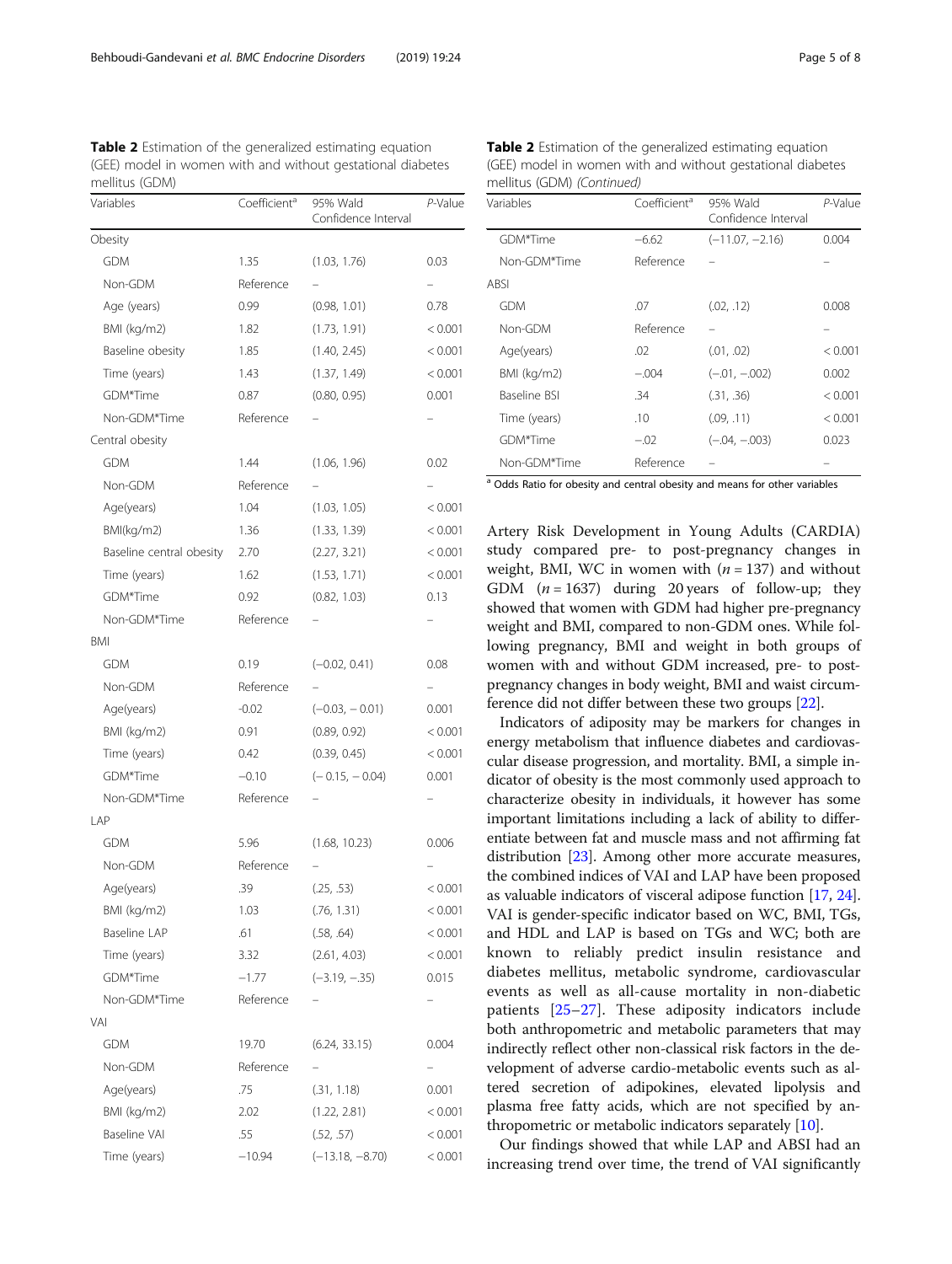decreased in both GDM and non-GDM groups, results which may highly correlate with the increasing trend of TG, BMI and WC overtime reported by other studies [[28](#page-6-0)–[30](#page-6-0)]. In addition, it was shown that WC adjusted for BMI was increased to a larger extent amongst younger versus older women [[30\]](#page-6-0). Moreover, based on a formula, both LAP and ABSI have been directly related to WC and also have an inverse association with BMI; it is assumed that the effect of BMI is greater in VAI than LAP, a finding that supports previous evidence demonstrating that the cut-off points of VAI identifying visceral adipose dysfunction decrease with age [[31](#page-6-0)]. Our study indicated that women with prior GDM had significantly higher BMI at initiation of study, although higher BMI in women with GDM is decreases overtime most probably due to the considerable weight loss in GDM group and weight gain among the non-GDM women; this may be related to the difference in life style of the subjects. However, due to certain underlying disturbances in GDM, which may be further exacerbated by fat accretion during pregnancy, these women have an increased risk of obesity, diabetes and other cardio-metabolic diseases [[9\]](#page-6-0). In a long term follow up study, Minooee et al. reported that the incidence rate of diagnosed diabetes among women with prior GDM was significantly higher than in their non-GDM counterparts (9/1000 for women with GDM and 4/1000 for non-GDM ones). Moreover, women with prior GDM had shorter median time for developing diabetes compared to those without GDM [6.95 years (IQ: 4.22–10.71)] vs, [8.45 years [(IQ: 5.08– 10.89)] [\[32](#page-7-0)]. Hence the aforementioned studies and professional societies strongly recommend screening, monitoring and promotion of lifestyle changes to decrease the heavy burden of these adverse outcomes in the future [\[28](#page-6-0), [33](#page-7-0)–[35\]](#page-7-0). Increased sensitivity of health care providers for diabetes surveillance and prevention in women with prior GDM, may improve the awareness of these women regarding implementation of lifestyle changes to prevent diabetes. We assume that women with prior GDM, as highly selected individuals, are more likely to modify their lifestyle with various interventions including diet, exercise and metformin therapy. The prevalence of obesity, sedentary lifestyle, and nutritional transition have been growing among the Iranian population in the past decade; therefore, the risk of impaired adiposity indices in women with prior GDM in later life may be lower than initially anticipated. In this respect, Ratner et al. showed that metformin and lifestyle interventions in women with the history of GDM could steadily decrease weight gain as well as reduce the future risk of obesity and overt diabetes [[35\]](#page-7-0). However, all women, regardless of GDM diagnosis experienced an increase in abdominal and visceral adiposity overtime, following pregnancy, which could be associated with a greater risk of adverse cardio-metabolic outcomes. Our results additionally highlight the necessity to encourage all women to make healthy lifestyle modifications following after pregnancy.

The main strengths of our study is its methodology as a long term prospective community-based study with long follow-up. Low levels of lost to follow-up and precise measurements of anthropometric and metabolic parameters are other strengths of this study.

However, this study is limited by investigating only an Iranian population and cannot be extrapolated to other population, which emphasizes the need for more cohort studies in other ethnic populations. Furthermore, GDM diagnosis was self-reported, which may be limited by recall bias, although, the universal screening strategy of GDM in Iran and subsequent monitoring and treatment of GDM may restrict this bias. Furthermore, we did not collect data regarding some lifestyle modifications and dietary habits; the healthy cohort effect (knowledge about GDM and paying more attention to themselves) may have influenced their lifestyle habits, causing desirable adiposity status in participants; which led to our optimistic findings.

# Conclusion

To the best of our knowledge this is one of the pioneer studies with a long term follow-up to evaluate the impact of GDM on trends of obesity indices. Its results demonstrate that despite higher rates of obesity and adiposity indices in women with prior GDM, compared to their non-GDM counterparts, these additional risks decreases gradually; women with prior GDM gained better control of their adiposity than non-GDM women. Nevertheless the increasing numbers of people with GDM and uncontrolled adiposity indices, require prompt attention be paid to the issue.

#### Abbreviations

ABSI: A body shape index; BMI: Body mass index; GDM: Gestational diabetes mellitus; GEE: Generalized estimating equation; HC: Hip circumference; HDL-C: High-density lipoprotein cholesterol; LAP: Lipid accumulation product; LDL-C: Low-density lipoprotein cholesterol; OGTT: Oral glucose tolerance test; TC: Total cholesterol; TG: Triglyceride; TLGS: Tehran lipid and glucose study; VAI: Visceral adiposity index; WC: Waist circumference; WHO: World Health Organization

#### Acknowledgements

The authors wish to acknowledge Ms. Niloofar Shiva for critical editing of English grammar and syntax of the manuscript. In addition, the authors would like to thank all the participants for their sincere cooperation in the study.

#### Funding

None.

#### Availability of data and materials

The datasets used and analysed during the current study are available from the corresponding author on reasonable request.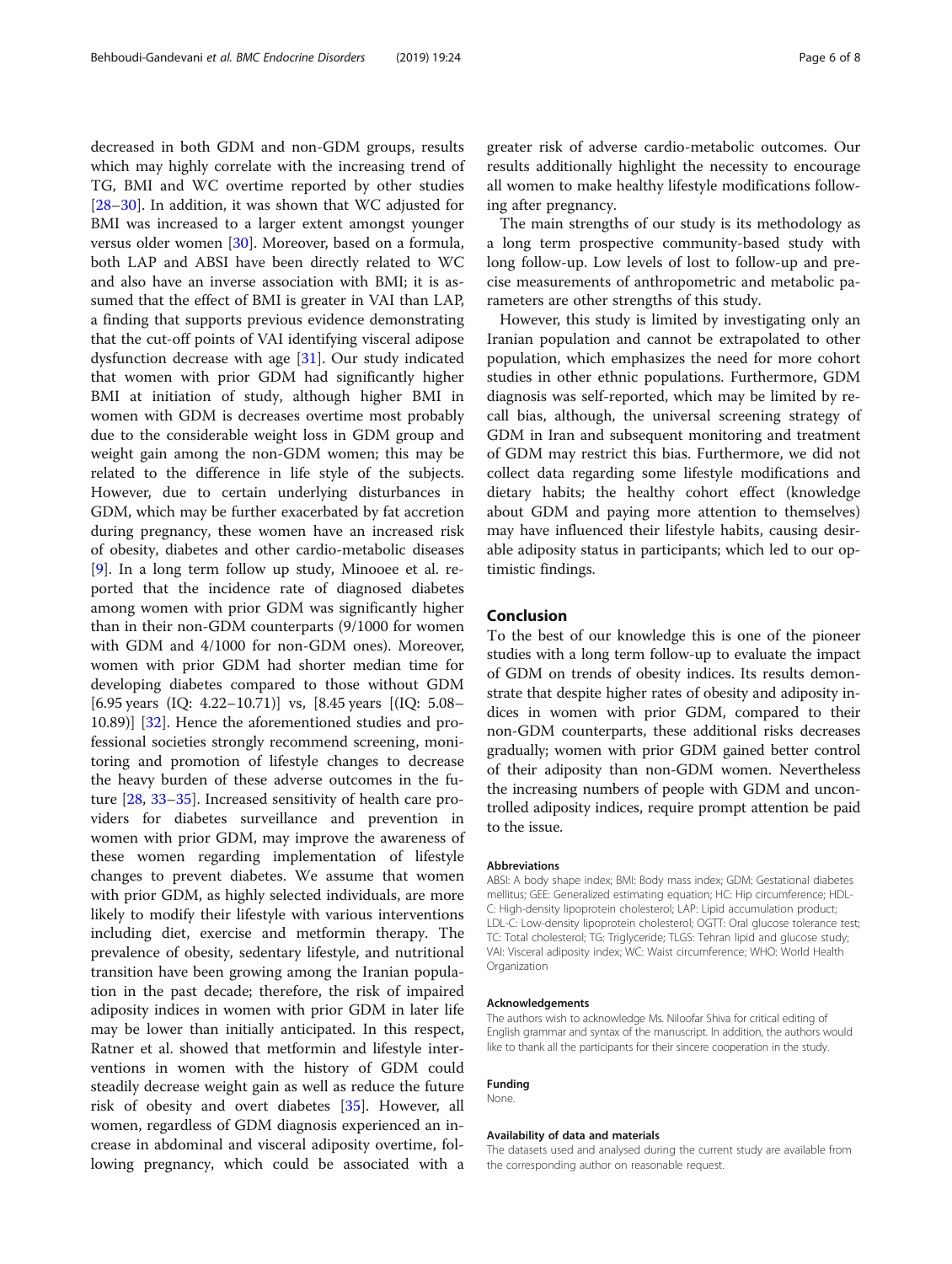## <span id="page-6-0"></span>Authors' contributions

SBG was involved in study design, data analysis, manuscript drafting, and critical discussion. FRT conceptualized the study was involved in study design, interpretation of finding, revising manuscript, and critical discussion. MA contributed to study design, critical discussion, and manuscript drafting. MR contributed in statistical analysis, interpreting data and manuscript drafting. FA was involved in made substantial contributions to conception and design, search in databases, data analysis, revising manuscript and critical discussion. All authors read and approved the final manuscript.

#### Ethics approval and consent to participate

This study was approved by the ethics committee of the Research Institute for Endocrine Sciences and a written informed consent was obtained from all subjects before initiation of the study.

#### Consent for publication

Not applicable.

#### Competing interests

The authors declare that they have no competing interests.

#### Publisher's Note

Springer Nature remains neutral with regard to jurisdictional claims in published maps and institutional affiliations.

#### Author details

<sup>1</sup> Reproductive Endocrinology Research Center, Research Institute for Endocrine Sciences, Shahid Beheshti University of Medical Sciences, Tehran, Iran. <sup>2</sup>Endocrine Research Center, Research Institute for Endocrine Sciences, Shahid Beheshti University of Medical Sciences, No 24, Parvane Street, Yaman Street, Velenjak, Tehran, Iran. <sup>3</sup>Department of Epidemiology and Biostatistics, School of Public Health, Tehran University of Medical Sciences, Tehran, Iran.

# Received: 16 October 2018 Accepted: 1 February 2019 Published online: 19 February 2019

#### References

- Ng M, Fleming T, Robinson M, Thomson B, Graetz N, Margono C, Mullany EC, et al. Global, regional, and national prevalence of overweight and obesity in children and adults during 1980–2013: a systematic analysis for the global burden of disease study 2013. Lancet. 2014;384:766–81.
- 2. Leybovitz-Haleluya N, Wainstock T, Landau D, Sheiner E. Maternal gestational diabetes mellitus and the risk of subsequent pediatric cardiovascular diseases of the offspring: a population-based cohort study with up to 18 years of follow up. Acta Diabetol. 2018. [https://doi.org/10.](https://doi.org/10.1007/s00592-018-1176-1) [1007/s00592-018-1176-1.](https://doi.org/10.1007/s00592-018-1176-1)
- 3. Buckley BS, Harreiter J, Damm P, Corcoy R, Chico A, Simmons D, et al. Gestational diabetes mellitus in Europe: prevalence, current screening practice and barriers to screening. A review. Diabet Med. 2012;29:844–54.
- 4. Mohan V, Mahalakshmi MM, Bhavadharini B, Maheswari K, Kalaiyarasi G, Mohan Anjana R, et al. Comparison of screening for gestational diabetes mellitus by oral glucose tolerance tests done in the non-fasting (random) and fasting states. Acta Diabetol. 2014;5:1007–13.
- 5. Ehrlich SF, Hedderson MM, Feng J, Davenport ER, Gunderson EP, Ferrara A. Change in body mass index between pregnancies and the risk of gestational diabetes in a second pregnancy. Obstet Gynecol. 2011;117: 1323–30.
- 6. Mørkrid K, Jenum AK, Sletner L, Vårdal MH, Waage CW, Nakstad B, et al. Failure to increase insulin secretory capacity during pregnancy-induced insulin resistance is associated with ethnicity and gestational diabetes. Eur J Endocrinol. 2012;167:579–88.
- Georgiou HM, Lappas M, Georgiou GM, Marita A, Bryant VJ, Hiscock R, et al. Screening for biomarkers predictive of gestational diabetes mellitus. Acta Diabetol. 2008;4:157–65.
- 8. Friedman JE, Ishizuka T, Shao J, Huston L, Highman T, Catalano P. Impaired glucose transport and insulin receptor tyrosine phosphorylation in skeletal muscle from obese women with gestational diabetes. Diabetes. 1999;48:1807–14.
- Baz B, Riveline JP, Gautier JF. Endocrinology of pregnancy: gestational diabetes mellitus: definition, aetiological and clinical aspects. Eur J Endocrinol. 2016;174:R43–51.
- 10. Amato MC, Giordano C, Galia M, Criscimanna A, Vitabile S, Midiri M, et al. Visceral adiposity index: a reliable indicator of visceral fat function associated with cardiometabolic risk. Diabetes Care. 2010;33:920–2.
- 11. Lam BCC, Koh GCH, Chen C, Wong MTK, Fallows SJ. Comparison of body mass index (BMI), body adiposity index (BAI), waist circumference (WC), waist-to-hip ratio (WHR) and waist-to-height ratio (WHtR) as predictors of cardiovascular disease risk factors in an adult population in Singapore. PLoS One. 2015;10:e0122985.
- 12. Ramezani Tehrani F, Minooee S, Azizi F. Comparison of various adiposity indexes in women with polycystic ovary syndrome and normo-ovulatory nonhirsute women: a population-based study. Eur J Endocrinol. 2014;171:199–207.
- 13. Azizi F, Ghanbarian A, Momenan AA. Prevention of non-communicable disease in a population in nutrition transition: Tehran lipid and glucose study phase II. Trials. 2009;10:5.
- 14. Chen Y, Zhang X, Pan B, Jin X, Yao H, Chen B, et al. A modified formula for calculating low-density lipoprotein cholesterol values. Lipids Health Dis. 2010;9:52.
- 15. Alberti KG, Zimmet PZ. Definition, diagnosis and classification of diabetes mellitus and its complications. Part 1: diagnosis and classification of diabetes mellitus. Provisional report of a WHO consultation. Diabet Med. 2009;15:539–53.
- 16. Romero-Corral A, Somers VK, Sierra-Johnson J, Thomas RJ, Collazo-Clavell ML, Korinek J, et al. Accuracy of body mass index in diagnosing obesity in the adult general population. Int J Obes. 2008;32:959–66.
- 17. Kahn H. The "lipid accumulation product" performs better than the body mass index for recognizing cardiovascular risk: a population-based comparison. BMC Cardiovasc Disord. 2005;5:26.
- 18. Behboudi-Gandevani S, Ramezani Tehrani F, Cheraghi L, Azizi F. Could "a body shape index" and "waist to height ratio" predict insulin resistance and metabolic syndrome in polycystic ovary syndrome? Eur J Obstet Gynecol Reprod Biol. 2016;205:110–4.
- 19. Stuebe AM, Landon MB, Lai Y, Spong CY, Carpenter MW, Ramin SM, et al. Maternal BMI, glucose tolerance, and adverse pregnancy outcomes. Am J Obstet Gynecol. 2012;207:62.e1–7.
- 20. Shah A, Stotland NE, Cheng YW, Ramos GA, Caughey AB. The association between body mass index and gestational diabetes mellitus varies by race/ ethnicity. Am J Perinatol. 2011;28:515–20.
- 21. Ramos GA, Caughey AB. The interrelationship between ethnicity and obesity on obstetric outcomes. Am J Obstet Gynecol. 2005;193:1089–93.
- 22. Bennett WL, Liu S-H, Yeh H-C, Nicholson W, Gunderson E, Lewis C, Clark JM. Changes in weight and health behaviors after pregnancies complicated by gestational diabetes mellitus: the CARDIA study. Obesity. 2013;21:1269–75.
- 23. Haghighatdoost F, Sarrafzadegan N, Mohammadifard N, Asgary S, Boshtam M, Azadbakht L. Assessing body shape index as a risk predictor for cardiovascular diseases and metabolic syndrome among Iranian adults. Nutrition. 2014;30:636–44.
- 24. Amato MC, Giordano C, Galia M. Visceral adiposity index (VAI): a reliable indicator of visceral fat function associated with cardiometabolic risk. Diabetes Care. 2010;33:920–2.
- 25. Du T, Sun X, Huo R, Yu X. Visceral adiposity index, hypertriglyceridemic waist and risk of diabetes: the China health and nutrition survey 2009. Int J Obes. 2014;38:840–7.
- 26. Ioachimescu AG, Brennan DM, Hoar BM, Hoogwerf BJ. The lipid accumulation product and all-cause mortality in patients at high cardiovascular risk: a PreCIS database study. Obesity. 2010;18:1836–44.
- 27. Bozorgmanesh M, Hadaegh F, Azizi F. Predictive performances of lipid accumulation product vs. adiposity measures for cardiovascular diseases and all-cause mortality, 8.6-year follow-up: Tehran lipid and glucose study. Lipids Health Dis. 2010;9:100.
- 28. Minooee S, Ramezani Tehrani F, Rahmati M, Mansournia MA, Azizi F. Dyslipidemia incidence and the trend of lipid parameters changes in women with history of gestational diabetes: a 15-year follow-up study. Endocrine. 2017;58:228–35.
- 29. Sperrin M, Marshall AD, Higgins V, Renehan AG, Buchan IE. Body mass index relates weight to height differently in women and older adults: serial crosssectional surveys in England (1992–2011). J Public Health. 2016;38:607–13.
- 30. Stern D, Smith LP, Zhang B, Gordon-Larsen P, Popkin BM. Changes in waist circumference relative to body mass index in Chinese adults, 1993–2009. Int J Obes. 2014;38:1503–10.
- 31. Amato MC, Giordano C, Pitrone M, Galluzzo A. Cut-off points of the visceral adiposity index (VAI) identifying a visceral adipose dysfunction associated